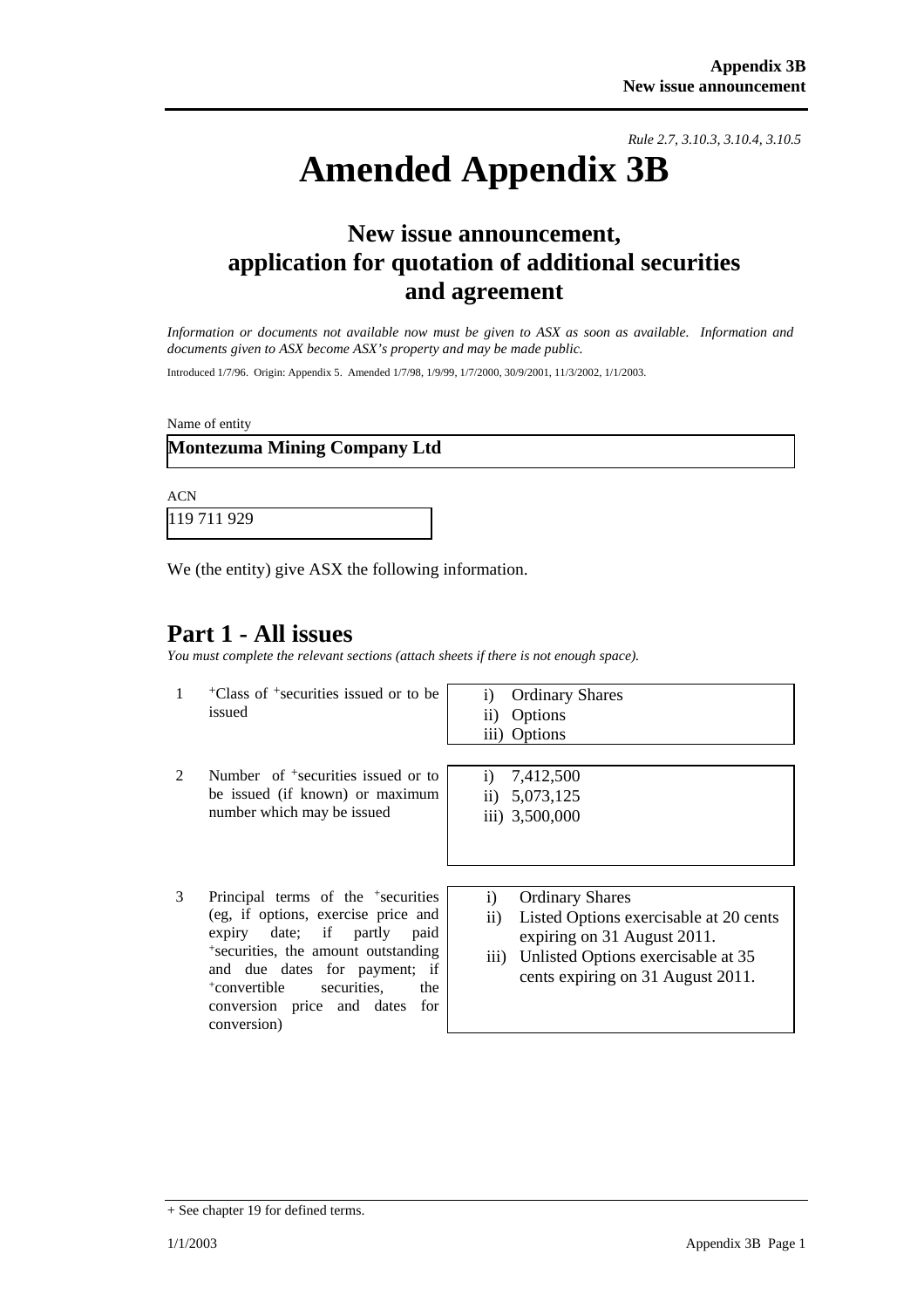| 4 | Do the <sup>+</sup> securities rank equally in all<br>respects from the date of allotment<br>with an existing <sup>+</sup> class of quoted<br>+securities?                                                                                                                                                                                                                                              | $\mathbf{i}$<br>$\ddot{\text{1}}$<br>$\overline{\text{iii}}$ | Yes<br>Yes<br>N <sub>o</sub>                                         |                                                                                                |
|---|---------------------------------------------------------------------------------------------------------------------------------------------------------------------------------------------------------------------------------------------------------------------------------------------------------------------------------------------------------------------------------------------------------|--------------------------------------------------------------|----------------------------------------------------------------------|------------------------------------------------------------------------------------------------|
|   | If the additional securities do not<br>rank equally, please state:<br>the date from which they do<br>extent<br>which<br>the<br>to<br>they<br>participate for the next dividend,<br>of<br>the<br>case<br>(in<br>a<br>trust,<br>distribution) or interest payment<br>the extent to which they do not<br>rank equally, other than in<br>relation to the next dividend,<br>distribution or interest payment |                                                              |                                                                      |                                                                                                |
| 5 | Issue price or consideration                                                                                                                                                                                                                                                                                                                                                                            | $\mathbf{i}$<br>$\mathbf{ii}$<br>$\overline{iii}$            | N/A<br>N/A<br>N/A                                                    |                                                                                                |
| 6 | Purpose of the issue<br>(If issued as consideration for the<br>acquisition of assets, clearly identify<br>those assets)                                                                                                                                                                                                                                                                                 | $\mathbf{i}$<br>$\mathbf{ii}$<br>iii)                        | Release from escrow.<br>Release from escrow.<br>Release from escrow. |                                                                                                |
| 7 | Dates of entering <sup>+</sup> securities into<br>uncertificated holdings or despatch<br>of certificates                                                                                                                                                                                                                                                                                                | 9 November 2008                                              |                                                                      |                                                                                                |
|   |                                                                                                                                                                                                                                                                                                                                                                                                         |                                                              |                                                                      |                                                                                                |
| 8 | $+$ class<br>Number<br>and<br>of<br>all<br>$+$ securities<br>quoted<br>ASX<br>on<br>(including the securities in clause<br>2 if applicable)                                                                                                                                                                                                                                                             | Number<br>41,693,570<br>16,150,267                           |                                                                      | $+C$ lass<br><b>Ordinary Shares</b><br>20<br>cent<br>options<br>expiring on 31 August<br>2011. |

<sup>+</sup> See chapter 19 for defined terms.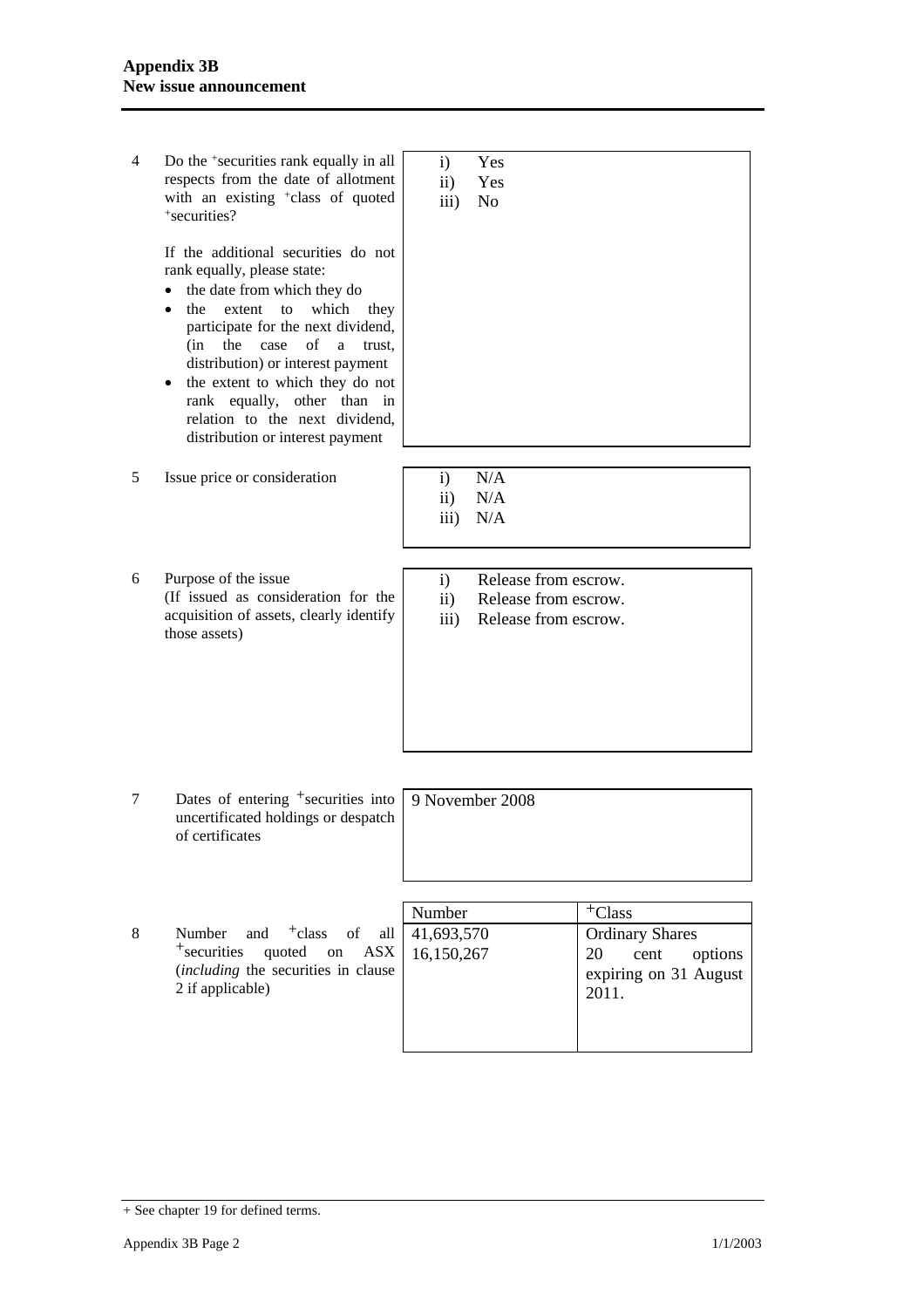9 Number and +class of all +securities not quoted on ASX (*including* the securities in clause 2 if applicable)

| Number    | $+C$ lass                |
|-----------|--------------------------|
| 4,500,000 | 31 August $2011 - 35$    |
|           | cent options             |
| 1,350,000 | 2 March $2012 - 20$      |
|           | cent options             |
| 1,500,000 | 23 July $2011 - 35$ cent |
|           | options                  |
|           |                          |

10 Dividend policy (in the case of a trust, distribution policy) on the increased capital (interests)

N/A

## **Part 2 - DELETED – NOT APPLICABLE**

### **Part 3 - Quotation of securities**

*You need only complete this section if you are applying for quotation of securities* 

- 34 Type of securities (*tick one*)
- (a)  $\bigvee$  Securities described in Part 1

(b) All other securities

Example: restricted securities at the end of the escrowed period, partly paid securities that become fully paid, employee incentive share securities when restriction ends, securities issued on expiry or conversion of convertible securities

#### **Entities that have ticked box 34(a) Additional securities forming a new class of securities**

*Tick to indicate you are providing the information or documents*

- 3 5 If the +securities are +equity securities, the names of the 20 largest holders of the additional +securities, and the number and percentage of additional +securities held by those holders
- 3 6 If the +securities are +equity securities, a distribution schedule of the additional +securities setting out the number of holders in the categories 1 - 1,000 1,001 - 5,000 5,001 - 10,000 10,001 - 100,000 100,001 and over
- 3 7

A copy of any trust deed for the additional +securities

#### **Quotation agreement**

1 +Quotation of our additional +securities is in ASX's absolute discretion. ASX may quote the +securities on any conditions it decides.

<sup>+</sup> See chapter 19 for defined terms.